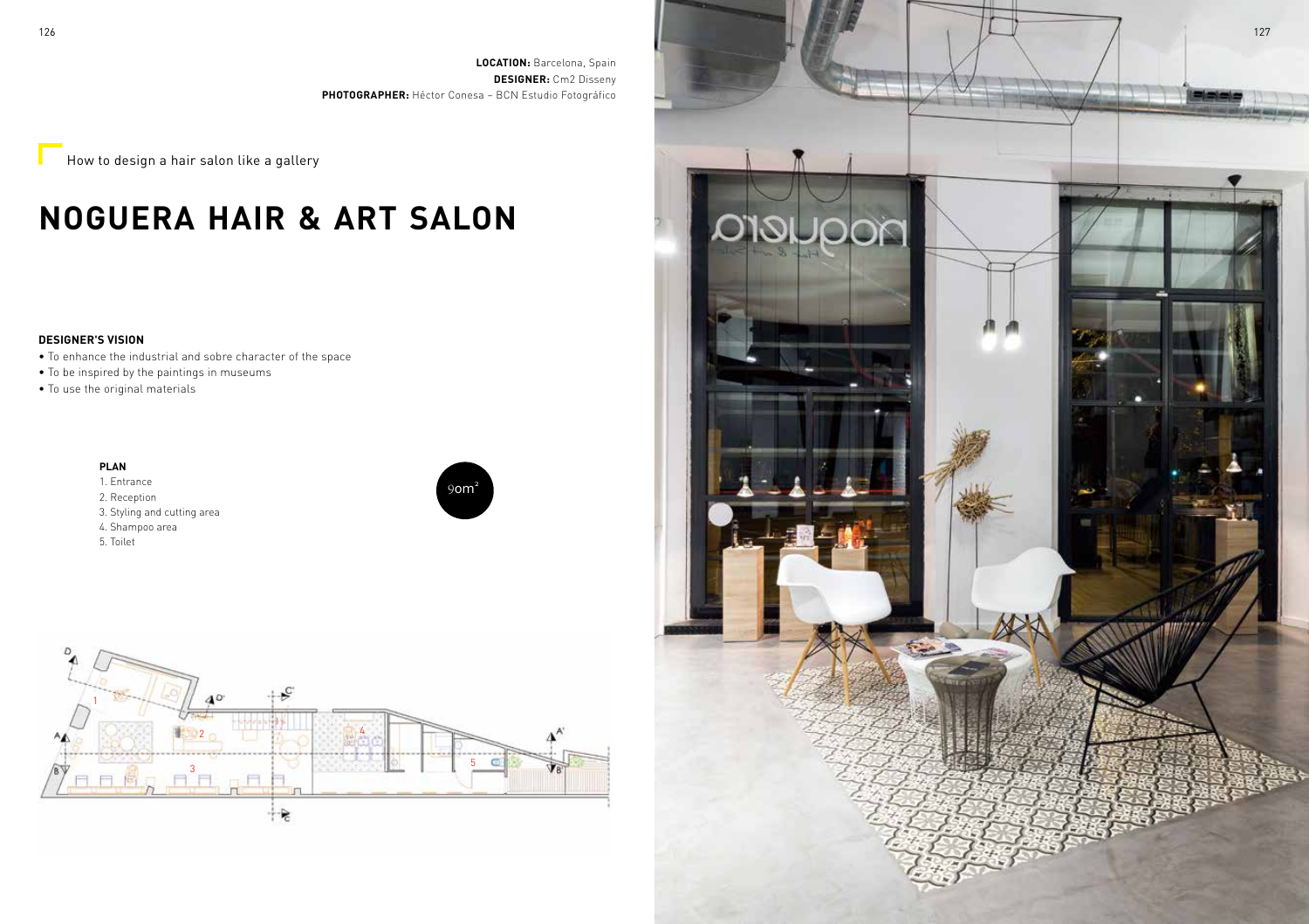



#### **SPECIFIC BACKGROUND**

Noguera Hair & Art Salon is a new space that fusions two business concepts: hair salon and art gallery. It's owner, hairstylist and painter, is a great art and sculpture lover, so the starting point of the project was to combine his two passions in this new salon.

## **DESIGN CONCEPT**

The salon is arranged in a double-level zone with an interior patio. The lower zone is dedicated to the feminine hairdressing salon, while the upper zone is dedicated to the barbershop and the beauty cabin.

To design the space, CM2 Disseny was inspired by the austerity of art galleries.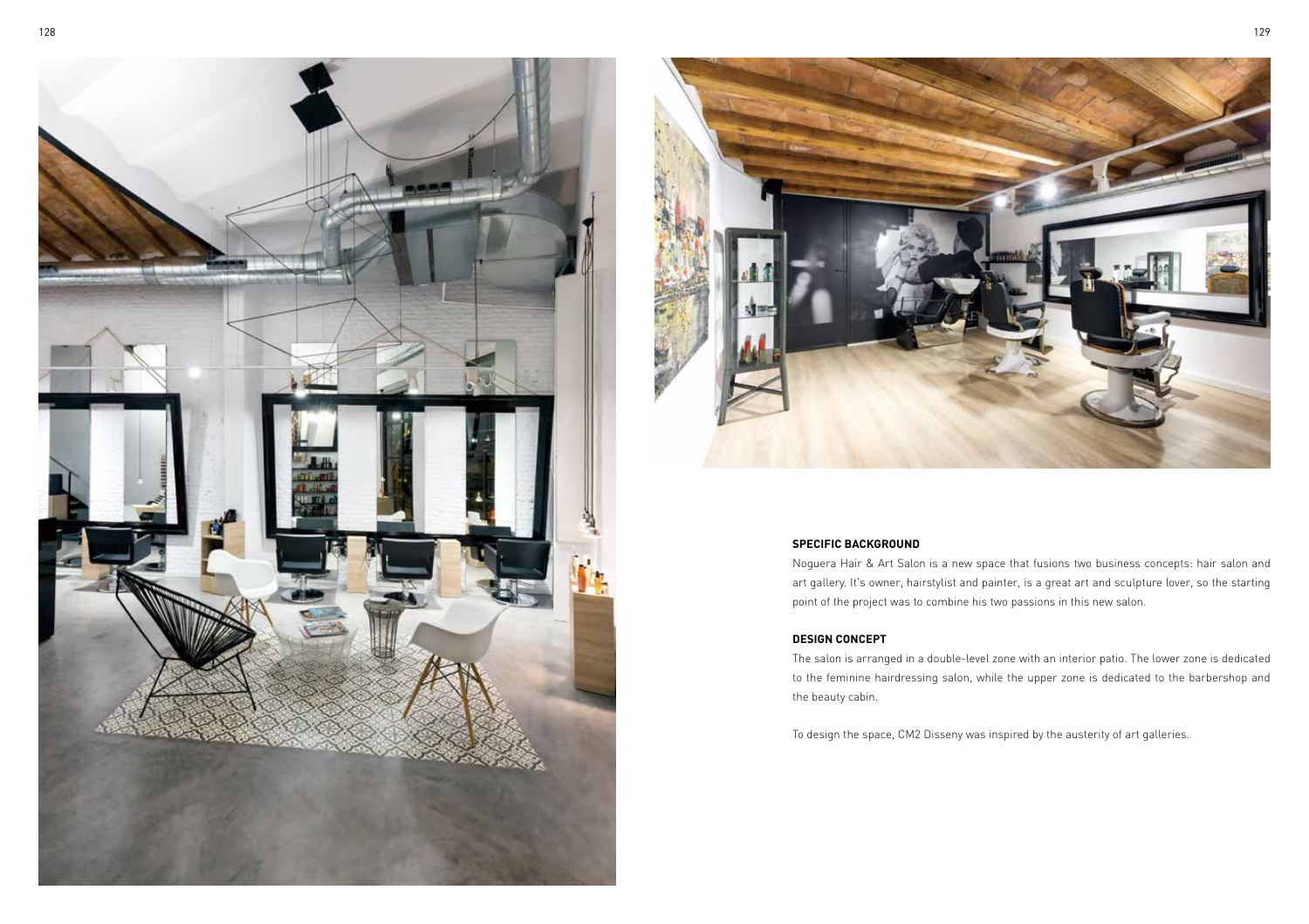





In the design of the salon styling stations, Cm2 Disseny was inspired by the paintings in museums. So, big frames hanged with ropes enclose the mirrors, pursuing the effect to the customer, when relaxing in front of the mirror, to perceive herself or himself as a framed work of art.

#### **SECTION**